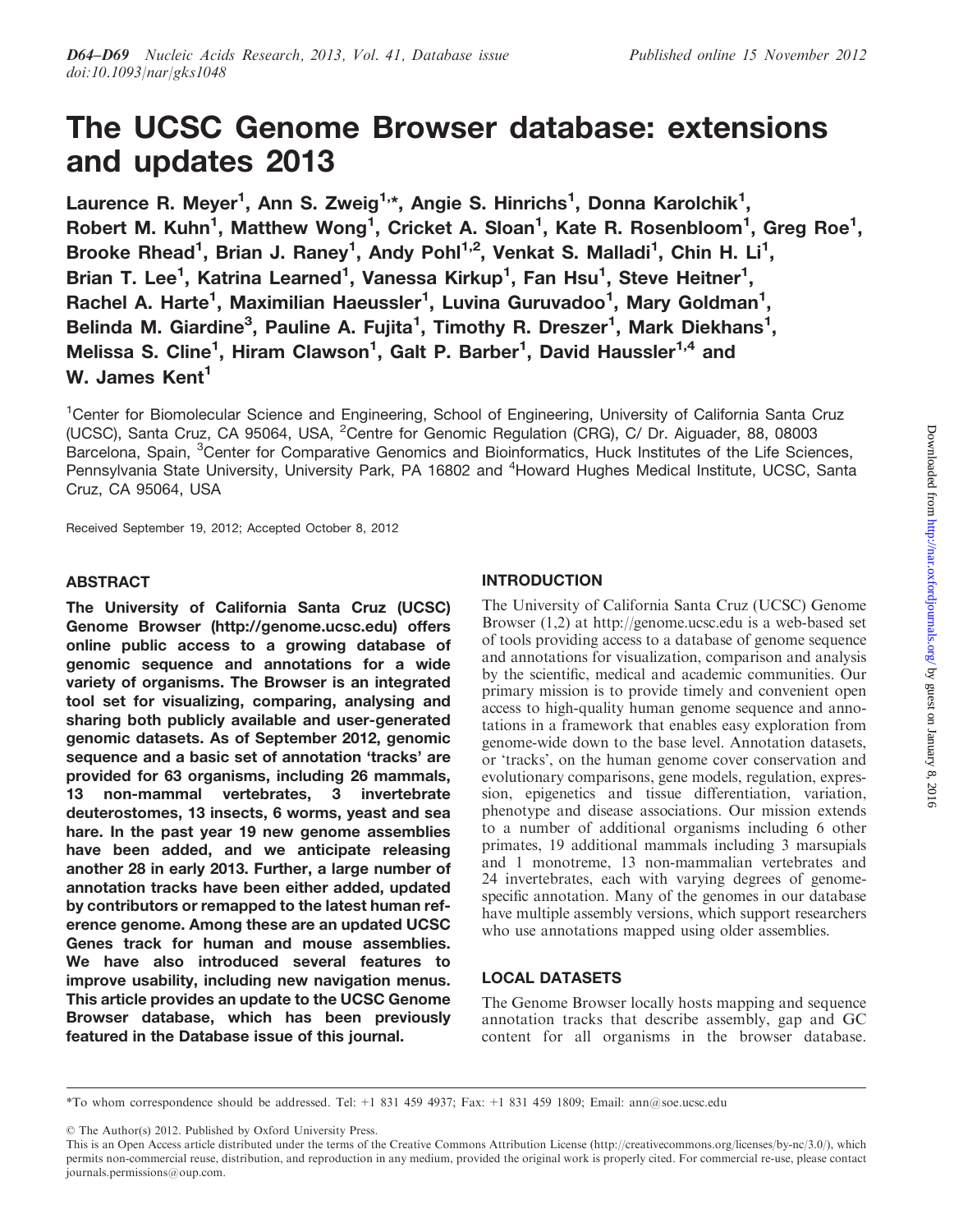Additionally, for most organisms we show alignments from RefSeq genes ([3\)](#page-4-0), mRNAs and ESTs from GenBank [\(4](#page-4-0)), and other gene or gene prediction tracks such as Ensembl Genes [\(5](#page-4-0)). For human and mouse assemblies, we also offer a locally generated UCSC Genes track based upon RefSeq, GenBank, CCDS and UniProt data [\(6](#page-4-0),[7\)](#page-4-0). About half of the genomes hosted at UCSC include a multiple sequence alignment (multiz) track ([8\)](#page-5-0) and pairwise genomic alignments between assemblies to facilitate comparative and evolutionary investigations. Expression, regulation, variation and phenotype tracks are available for many of the assemblies. Most locally hosted tracks include descriptions with references and links to the original contributors or research upon which the annotations are based.

### New genome assemblies

With the abundance of new vertebrate assemblies available in GenBank, the UCSC Genome Browser team has streamlined its browser release pipeline in the effort to keep pace. We have added 19 new assemblies to the Genome Browser in the past year, including 4 model organisms (Fugu, mouse, worm and yeast), 7 newly sequenced organisms (gibbon, lesser hedgehog tenrec, medium ground finch, naked mole-rat, tasmanian devil, turkey and western painted turtle) and 8 updated assemblies for previously published organisms (chicken,

Table 1. Assemblies released on the Genome Browser in 2012

cow, dog, gorilla, microbat, rat, tammar wallaby and western clawed frog)—see Table 1 for details. We anticipate the public release of 28 more genome assemblies in the coming months [\(Table 2\)](#page-2-0) in support of the new mouse (GRCm38/mm10) 60-way conservation track. For a complete list of the genome assemblies included in this track, refer to the mm10 Conservation track description page on the Genome Browser website.

### New and updated annotations

Many new datasets were added to the Genome Browser this year, and several existing datasets underwent major revisions. A significant portion of these were contributed by the Encyclopedia of DNA Elements (ENCODE) Consortium: we released tracks and downloadable files for more than 2300 experiments as the Data Coordination Center for the ENCODE Project [\(9](#page-5-0),[10\)](#page-5-0), described in a companion paper in this issue.

We published a major update of the UCSC Genes track [\(6\)](#page-4-0) for the human assembly (GRCh37/hg19) that includes more non-coding transcripts based on data from Rfam and from the tRNA Genes track. We anticipate releasing an updated UCSC Genes for mm10 in fall of 2012. Rat Genome Database (RGD) Genes for rat has replaced UCSC Genes as the main gene track for Baylor 3.4/rn4 [\(11](#page-5-0)).

We have updated dbSNP for hg19 to version 135, which includes interim phase 1 variant calls from the 1000

| Common<br>name                           | Scientific<br>name                                     | <b>UCSC</b><br>ID             | Sequencing<br>center                             | Sequencing<br>center ID                 | <b>Notes</b>                                   |
|------------------------------------------|--------------------------------------------------------|-------------------------------|--------------------------------------------------|-----------------------------------------|------------------------------------------------|
| Chicken<br>Cow<br>Dog                    | Gallus gallus<br><b>Bos Taurus</b><br>Canis familiaris | galGal4<br>bosTau7<br>canFam3 | Int'l Chicken GSC<br>Cattle GSC<br>Dog GSC       | Gallus gallus-4.0<br>Btau 4.6.1<br>V3.1 |                                                |
| Fugu                                     | Takifugu rubripes                                      | fr3                           | Int'l Fugu GSC                                   | FUGU5                                   | RefSeq Genes,<br>8-species mult.<br>alignment  |
| Gibbon                                   | Nomascus leucogenys                                    | nomLeul                       | Gibbon GSC                                       | Nleu1.0                                 |                                                |
| Gorilla                                  | Gorilla gorilla gorilla                                | gorGor3                       | Wellcome Trust Sanger gorGor3.1<br>Institute     |                                         |                                                |
| Lesser hedgehog tenrec Echinops telfairi |                                                        | echTel1                       | Broad Institute                                  | EchTel1                                 |                                                |
| Medium ground finch                      | Geospiza fortis                                        | geoForl                       | Genome 10K Project<br>and BGI                    | GeoFor 1.0                              |                                                |
| Microbat                                 | Myotis lucifugus                                       | myoLuc2                       | Broad Institute                                  | Myoluc <sub>2.0</sub>                   |                                                |
| Mouse                                    | Mus musculus                                           | mm10                          | Mouse GRC                                        | GRCm <sub>38</sub>                      | RefSeq Genes,<br>60-species mult.<br>alignment |
| Naked mole-rat                           | Heterocephalus glaber                                  | hetGla1                       | <b>BGI</b>                                       | HetGla 1.0                              |                                                |
| Rat                                      | Rattus                                                 | rn4                           | Baylor Human GSC                                 | RGSC v3.4                               |                                                |
| Tammar wallaby                           | Macropus eugenii                                       | macEug2                       | Tammar Wallaby GSC Meug 1.1                      |                                         |                                                |
| Tasmanian devil                          | Sarcophilus harrisii                                   | sarHarl                       | Wellcome Trust Sanger Devil refv7.0<br>Institute |                                         |                                                |
| Turkey                                   | Meleagris gallopavo                                    | melGall                       | Turkey GSC                                       | Turkey 2.01                             |                                                |
| Western clawed frog                      | Xenopus (Silurana)<br>tropicalis                       | xenTro3                       | <b>US DOE JGI-PGF</b>                            | V4.2                                    |                                                |
| Western painted turtle                   | Chrysemys picta bellii                                 | chrPic1                       | Int'l Painted Turtle<br><b>GSC</b>               | Chrysemys picta bellii-<br>3.0.1        |                                                |
| Worm                                     | Caenorhabditis elegans                                 | ce10                          | WormBase                                         | <b>WS220</b>                            | RefSeq Genes,<br>7-species mult.<br>alignment  |
| Yeast                                    | Saccharomyces<br>cerevisiae                            | sacCer3                       | Saccharomyces<br>Genome Database<br>(SGD)        | SacCer Apr2011                          | Ensembl Genes.<br>7-species mult.<br>alignment |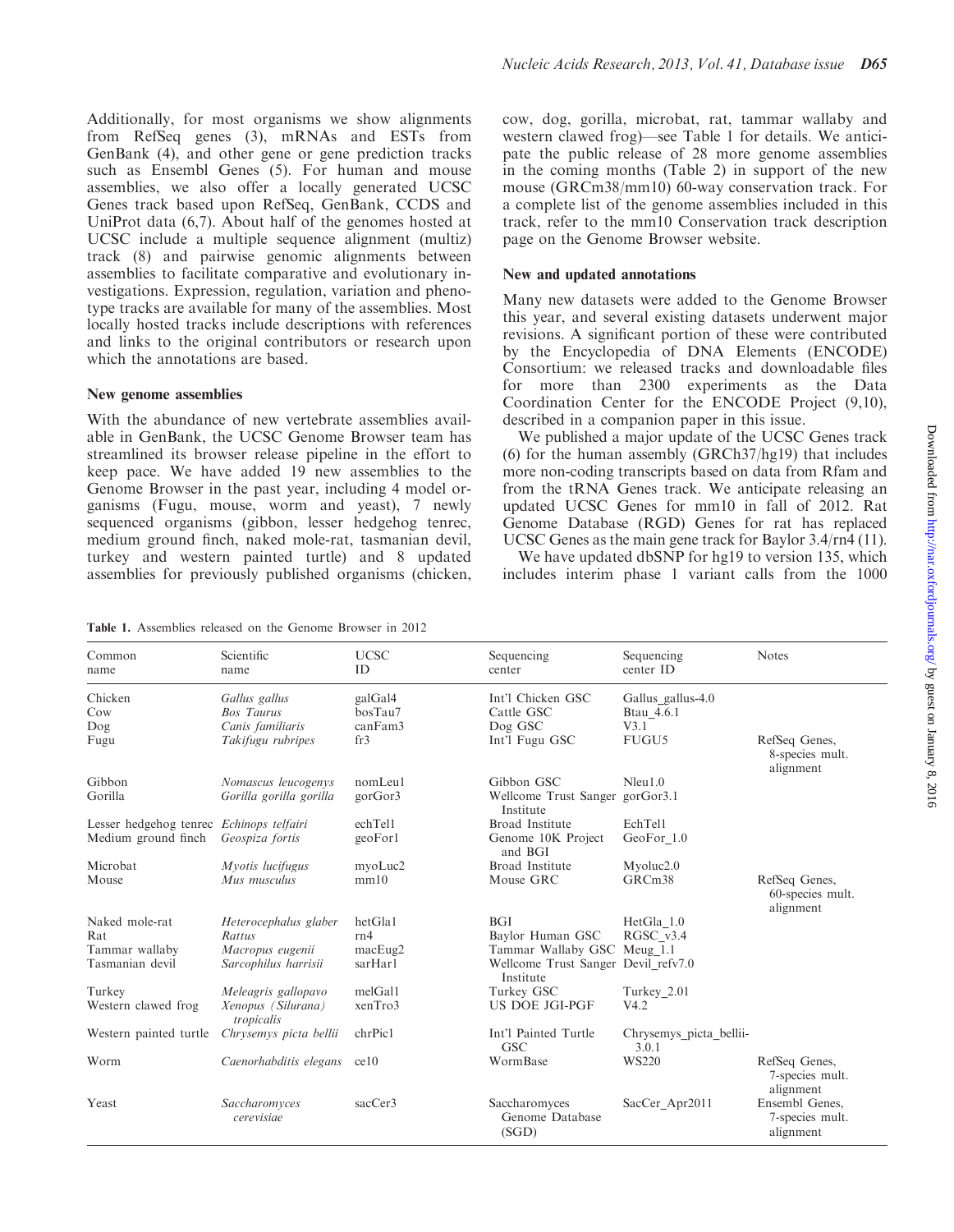<span id="page-2-0"></span>Genomes project ([12\)](#page-5-0). This new version contains additional annotation data not included in previous dbSNP tracks, with corresponding coloring and filtering options in the Genome Browser. We anticipate having dbSNP version 137 for hg19 available in fall 2012, with Sequence Ontology [\(13](#page-5-0)) terms replacing dbSNP's functional annotation terms in the display.

To ensure timely display of data from frequently updated phenotype and disease association databases we have automated loading of the following hg19 tracks: Catalogue Of Somatic Mutations In Cancer (COSMIC), GeneReviews, GWAS Catalog and Online Mendelian Inheritance in Man (OMIM) ([14–17\)](#page-5-0).

We have added a Publications track that shows DNA and protein sequences, SNPs, cytogenetic bands and gene symbols which were text-mined from 3 million biomedical articles in Elsevier, PubMed Central and other databases ([18](#page-5-0)). This track is based on the UCSC Genocoding Project, which searches for references to chromosomal locations in scientific articles. The annotations in this track link back to the original article, thus allowing researchers to identify publications relevant to a particular locus (Figure 1).

Table 2. Assemblies to be released on the Genome Browser by early 2013

| Common name     | Scientific name                | <b>UCSC ID</b> | Sequencing center                  | Sequencing center ID        |
|-----------------|--------------------------------|----------------|------------------------------------|-----------------------------|
| Alpaca          | Vicugna pacos                  | vicPac1        | Broad Institute                    | VicPac1.0                   |
| Armadillo       | Dasypus novemcinctus           | dasNov3        | Baylor College of Medicine (BCM)   | Dasnov3.0                   |
| Atlantic cod    | Gadus morhua                   | gadMorl        | Genofisk                           | GadMor May2010              |
| Baboon          | Papio hamadryas                | papHaml        | <b>BCM</b>                         | Pham $1.0$                  |
| Budgerigar      | Melopsittacus undulates        | melUnd1        | Washington University at St. Louis | Melopsittacus undulatus 6.3 |
| Bushbaby        | Otolemur garnettii             | otoGar3        | Broad Institute                    | OtoGar3                     |
| Cat             | Felis catus                    | felCat5        | International Cat GSC              | Felis catus 6.2             |
| Chimpanzee      | Pan troglodytes                | panTro4        | Chimpanzee SAC                     | <b>CSAC 2.1.4</b>           |
| Chinese rhesus  | Macaca mulatta                 | rheMac3        | <b>BGI</b>                         | CR 1.0                      |
| Coelacanth      | Latimeria chalumnae            | latCha1        | <b>Broad</b> Institute             | LatCha1                     |
| Dolphin         | Tursiops truncates             | turTru2        | <b>BCM</b>                         | Ttru 1.4                    |
| Gibbon          | Nomascus leucogenys            | nomLeu2        | Gibbon GSC                         | Nleu1.1                     |
| Hedgehog        | Erinaceus europaeus            | eriEurl        | <b>Broad</b> Institute             | EriEur1                     |
| Kangaroo rat    | Dipodomys ordii                | dipOrd1        | Broad Institute                    | DipOrd1.0                   |
| Manatee         | Trichechus manatus latirostris | triMan1        | Broad Institute                    | TriManLat1.0                |
| Megabat         | Pteropus vampyrus              | pteVam1        | <b>Broad</b> Institute             | PteVap1.0                   |
| Mouse lemur     | Microcebus murinus             | micMur1        | <b>Broad Institute</b>             | MicMur1.0                   |
| Naked mole-rat  | Heterocephalus glaber          | hetGla2        | <b>Broad</b> Institute             | HetGla female 1.0           |
| Nile tilapia    | Oreochromis niloticus          | oreNil1        | <b>Broad</b> Institute             | Orenil1.0                   |
| Pig             | Sus scrofa                     | susScr3        | International Swine GSC            | Sscrofa10.2                 |
| Pika            | Ochotona princeps              | ochPri2        | <b>Broad</b> Institute             | OchPri <sub>2.0</sub>       |
| Rock hyrax      | Procavia capensis              | proCapl        | Broad Institute                    | ProCap1.0                   |
| Shrew           | Sorex araneus                  | sorAral        | <b>Broad</b> Institute             | SorAral                     |
| Sloth           | Choloepus hoffmanni            | choHof1        | Broad Institute                    | ChoHof1.0                   |
| Squirrel        | Spermophilus tridecemlineatus  | speTri2        | <b>Broad</b> Institute             | SperTri2.0                  |
| Squirrel monkey | Saimiri boliviensis            | saiBol1        | <b>Broad</b> Institute             | SaiBol1.0                   |
| Tarsier         | Tarsius syrichta               | tarSyr1        | <b>Broad</b> Institute             | TarSyr1.0                   |
| Tree shrew      | Tupaia belangeri               | tupBel1        | Broad Institute                    | TupBel1                     |



Figure 1. Genome Browser image of the promoter region of DARC on human assembly hg19 including UCSC Genes, dbSNP 135 and the Publications track showing sequences and SNPs text-mined from PubMed Central and Elsevier. The region shown includes a SNP responsible for the Duffy blood group (rs2814778). The publication track contains sequences in this region from several articles relevant to this SNP. Note that hovering the mouse over a sequence shows the title of the corresponding article. Clicking on a sequence in the publications track takes the user to a page with details about the relevant article.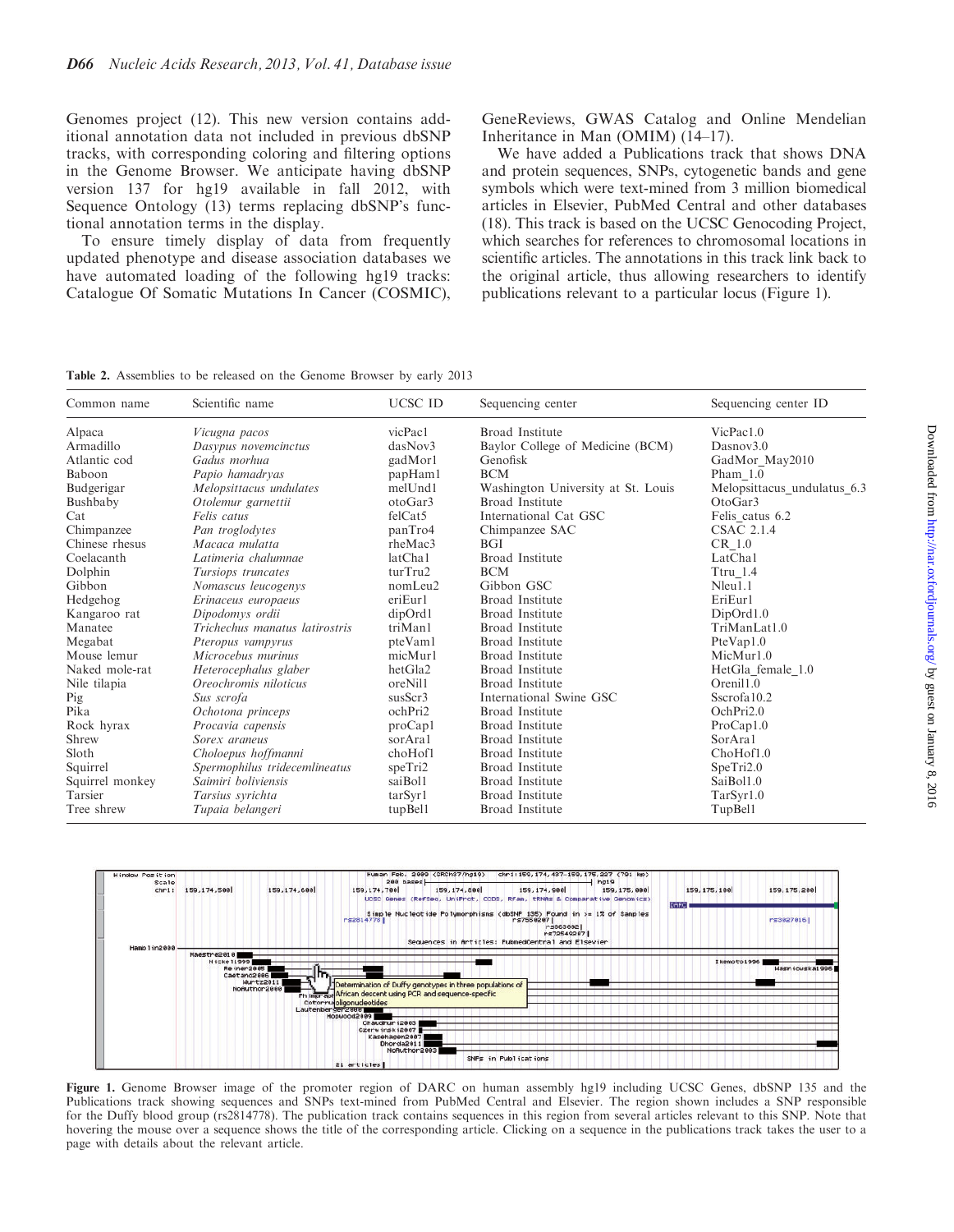We have added four public track hubs for hg19 from external data providers (see below for more details on track hubs): the ENCODE Analysis hub contains descriptions of ENCODE data in uniformly processed signal and element representations, as well as genome segmentations [\(19](#page-5-0)); the UMassMed ZHub contains H3K4me3 ChIP-seq data for autistic brains [\(20\)](#page-5-0); the Expression & PolyA Database (xPAD) hub contains a map of polyadenylation sites in cancer tissues and tumor cell lines [\(21](#page-5-0)); the miRcode hub contains predicted microRNA target sites in GENCODE transcripts [\(22\)](#page-5-0).

## SOFTWARE IMPROVEMENTS

We made several changes to the interface of the Genome Browser in 2012 based on suggestions from our users. All pages now display a menu bar to make it easier to access features and navigate around the website in a consistent way. We have changed the fonts and background to improve usability. The annotation search and gene suggest box have been combined, and we have added descriptions to the gene suggestion list. We have changed the way users log in when saving sessions; this change simplifies the login procedure and also removes the dependency on MediaWiki, which makes it easier for Genome Browser mirrors to support saved sessions.

We introduced support for the Variant Call Format (VCF) in 2011 [\(23\)](#page-5-0). This year we improved VCF support with a haplotype sorting display. VCF can optionally represent phased genotypes, i.e. the two alleles of each diploid genotype have been assigned to two haplotypes, one inherited from each parent. For VCF files that contain phased genotypes from multiple samples, we have developed an advanced display to highlight local patterns of genetic linkage between variants. The display features the clustering of independent haplotypes within the viewed region. The goal of the clustering is to visually group co-occurring allele sequences in haplotypes, so local patterns of linkage can be easily discerned. The clustering does not indicate relatedness of individuals, but merely local composition of mostly ancient haplotype blocks. We anticipate adding 1000 Genomes Phase 1 variant calls with phased genotypes for 1092 individuals using this display in fall 2012.

In the haplotype sorting display (Figure 2), independent haplotypes are shown horizontally, and variants are vertical bars with reference alleles in white (invisible) and alternate alleles in black. A variant for which most haplotypes have the reference allele will be mostly white (invisible); tick marks at the top and bottom of each variant make such variants easier to see. Haplotypes are clustered by similarity weighted by proximity to a central variant, which is outlined in purple. In order to limit compute time, only a small number of variants are used for clustering; these variants have purple tick marks above and below. The clustering tree is drawn in the left label area, and is used to order the haplotypes from top to bottom. When a rightmost branch in the clustering tree is purple, it means that all haplotypes in the branch are identical, at least in the variants used for clustering.

In 2011 we introduced support for track data hubs, which are web-accessible directories of genomic data that can be viewed in the UCSC Genome Browser alongside the annotation tracks hosted by UCSC ([2\)](#page-4-0). This technology has many advantages: it allows researchers to combine and configure large numbers of datasets for presentation as single entity, it improves performance by allowing the Genome Browser to retrieve data only when necessary, and it allows researchers to share a collection of data with colleagues as a private data hub. Track hubs usage increased greatly in 2012; by



Figure 2. Genome Browser image of the promoter region and transcription start of IRF1 on human assembly hg19 showing UCSC Genes, 1000 Genomes Phase 1 Integrated Variant Calls in the haplotype sorting VCF display mode, histone mark H3K27Ac binding in overlays of 7 ENCODE cell lines and PhyloP conservation scores from alignments of placental mammals. Mouse-over text gives the dbSNP identifier and genotype counts for one of the 1000 Genomes variants. The variant outlined in purple is used as the center variant for clustering haplotypes by similarity, and is clearly in linkage with nearby variants. Wider purple triangular leaves of the clustering tree indicate more common local haplotypes. Note that the reference genome haplotype (horizontal run of invisible reference alleles) is often not the major haplotype among the 1000 Genomes Phase 1 samples.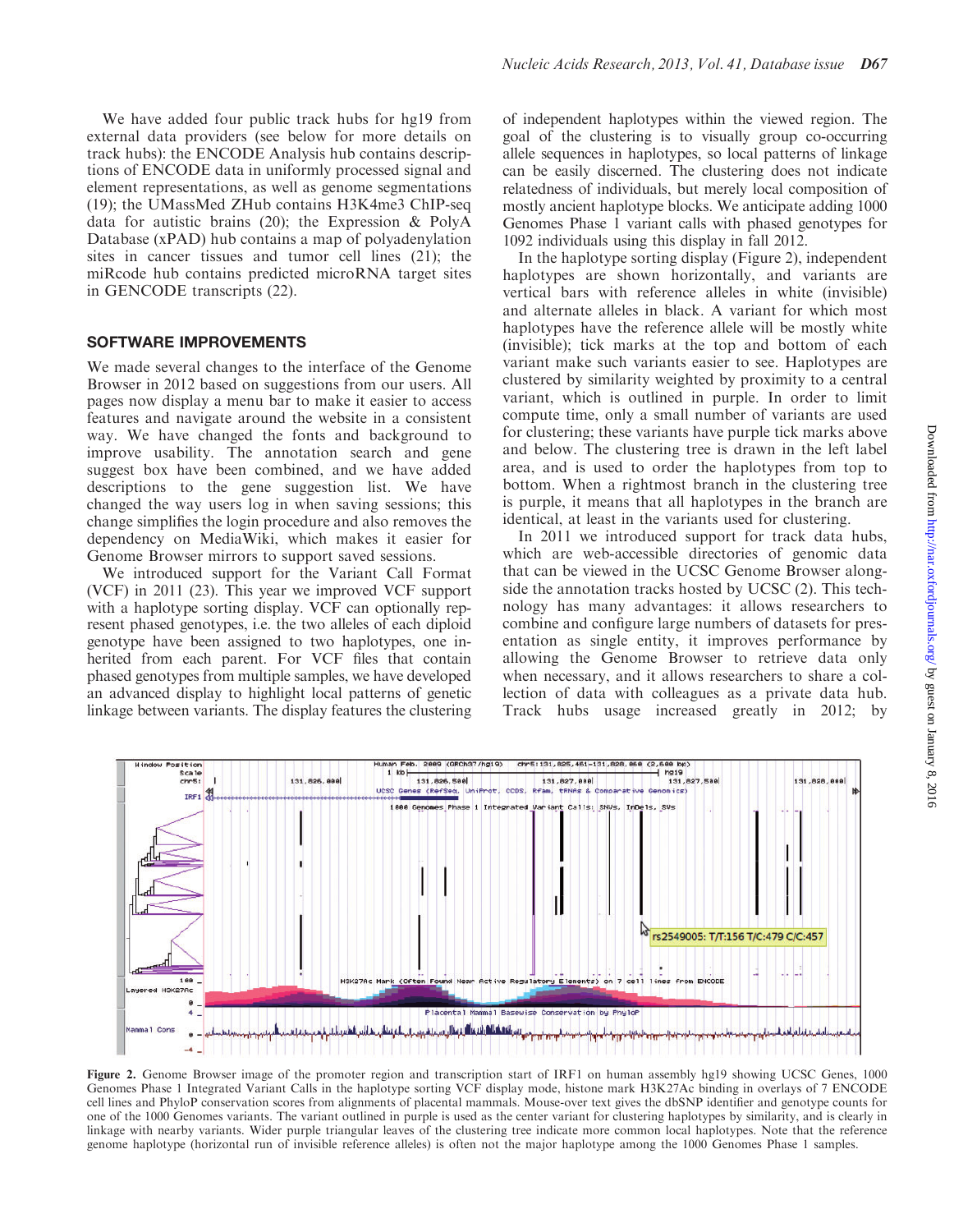<span id="page-4-0"></span>September 2012 more than 2000 track hubs were in use. There is also a growing trend in the research community to use track hubs to collect and organize data for presentation in publications. UCSC has extended the documentation (http://genome.ucsc.edu/goldenPath/help/ trackDb/trackDbDoc.html) for track hubs on the Genome Browser website to facilitate their use.

## FUTURE DIRECTIONS

We will continue to add new and updated genome assemblies for vertebrate and other selected model organisms as they become available. Only assemblies registered and deposited in NCBI's GenBank will be considered for hosting at UCSC, as stipulated in the Browser Genome Release Agreement instituted by NCBI, Ensembl and UCSC. Many researchers have expressed interest in using the Genome Browser to visualize and analyse assemblies that are not deposited at NCBI. To assist such research, we intend to develop support for assembly data hubs, which will enable the genomics community to easily extend the Genome Browser to display genome assemblies that we are unable to integrate into our own database. The assembly data hub will be similar in concept to the track data hub: the data provider will store the genome sequence in a compressed, binary, indexed file format and make it available on a remote web server along with a list of tracks that annotate that genome.

We plan to add or update several annotation tracks in the upcoming year, including a coverage/mapability track based on 1000 Genomes project data, an updated recombination rate and UCSC Genes track for the human genome, an updated ORFeome track for zebrafish, a mouse strain variant track, segmental duplication tracks for several assemblies, and more selected personal genomes in the human Personal Genome Variants track. We will also continue to incorporate selected datasets from the ENCODE project that are of general interest to our users.

We are developing a tool for integrating diverse annotations in our databases with user-provided genomic variants, to assist with analysis and prioritization of variants discovered via sequencing. We will finish support for VCF in tracks hubs. We also plan to implement a supported mirror in Germany to improve access speed for European users of the Genome Browser.

## CONTACTING US

We have two public, moderated mailing lists for user support: genome@soe.ucsc.edu for general questions about the Genome Browser and genome-mirror $@$ soe.ucsc.edu for questions specific to the setup and maintenance of Genome Browser mirrors. Archives of both lists are searchable from our contacts page at http:// genome.ucsc.edu/contacts.html. You may also reach us at genome-www@soe.ucsc.edu, the preferred address for inquiring about mirror site licenses and reporting server errors.

## ACKNOWLEDGEMENTS

The authors would like to thank the many data contributors whose work makes the Genome Browser possible, our Scientific Advisory Board for steering our efforts, our users for their consistent support and valuable feedback, and our outstanding team of system administrators: Jorge Garcia, Erich Weiler and Gary Moro.

# FUNDING

National Human Genome Research Institute [P41HG002371 to G.P.B., H.C., M.D., P.A.F., A.S.H., F.H., D.K., V.K., W.J.K., R.M.K., B.T.L., C.H.L., L.R.M, A.P., B.J.R., B.R., G.R. and A.S.Z.; U41HG004568 to M.S.C., T.R.D., M.G., F.H., W.J.K., K.L., V.S.M., B.J.R., K.R.R., C.A.S. and M.W.; and subcontracts from P01HG5062 to G.P.B., W.J.K. and B.R; U54HG004555 to M.D. and R.A.H.; U41HG004269 to A.S.H. and W.J.K.; U01HG004695 to W.J.K.]; subcontracts from the National Institute of Dental and Craniofacial Research [U01DE20057 to G.P.B. and R.M.K.]; National Institute of Child Health and Human Development [RC2HD064525 to H.C., A.S.H. and R.M.K.]; National Institute of Environmental Health Sciences [U01ES017154 to W.J.K]. European Molecular Biology Organization Long-Term Fellowship (ALTF 292-2011 to M.H.). Support from Howard Hughes Medical Institute (to D.H.). Funding for open access charge: Howard Hughes Medical Institute.

Conflict of interest statement. G.P.B., H.C., M.D., T.R.D., P.A.F., B.M.G., D.H., R.A.H., A.S.H., D.K., V.K., W.J.K., R.M.K., K.L., C.H.L., V.S.M., L.R.M., A.P., B.R., B.J.R., K.R.R., C.A.S. and A.S.Z. receive royalties from the sale of UCSC Genome Browser source code licenses to commercial entities; W.J.K. works for Kent Informatics.

## **REFERENCES**

- 1. Kent,W.J., Sugnet,C.W., Furey,T.S., Roskin,K.M., Pringle,T.H., Zahler,A.M. and Haussler,D. (2002) The human genome browser at UCSC. Genome Res., 12, 996–1006.
- 2. Dreszer,T.R., Karolchik,D., Zweig,A.S., Hinrichs,A.S., Raney,B.J., Kuhn,R.M., Meyer,L.R., Wong,M., Sloan,C.A., Rosenbloom,K.R. et al. (2012) The UCSC Genome Browser database: extensions and updates 2011. Nucleic Acids Res., 40, D918–D923.
- 3. Pruitt,K.D., Harrow,J., Harte,R.A., Wallin,C., Diekhans,M., Maglott,D.R., Searle,S., Farrell,C.M., Loveland,J.E., Ruef,B.J. et al. (2009) The consensus coding sequence (CCDS) project: identifying a common protein-coding gene set for the human and mouse genomes. Genome Res., 18, 1316-1323.
- 4. Benson,D.A., Karsch-Mizrachi,I., Lipman,D.J., Ostell,J. and Sayers,E.W. (2011) GenBank. Nucleic Acids Res., 39, D32–D37.
- 5. Flicek,P., Amode,M.R., Barrell,D., Beal,K., Brent,S., Carvalho-Silva,D., Clapham,P., Coates,G., Fairley,S., Fitzgerald,S. et al. (2012) Ensembl 2012. Nucleic Acids Res., 40, D84–D90.
- 6. Hsu,F., Kent,W.J., Clawson,H., Kuhn,R.M., Diekhans,M. and Haussler,D. (2006) The UCSC known genes. Bioinformatics, 22, 1036–1046.
- 7. Karolchik,D., Kuhn,R., Baertsch,R., Barber,G., Clawson,H., Diekhans,M., Giardine,B., Harte,R., Hinrichs,A., Hsu,F. et al.